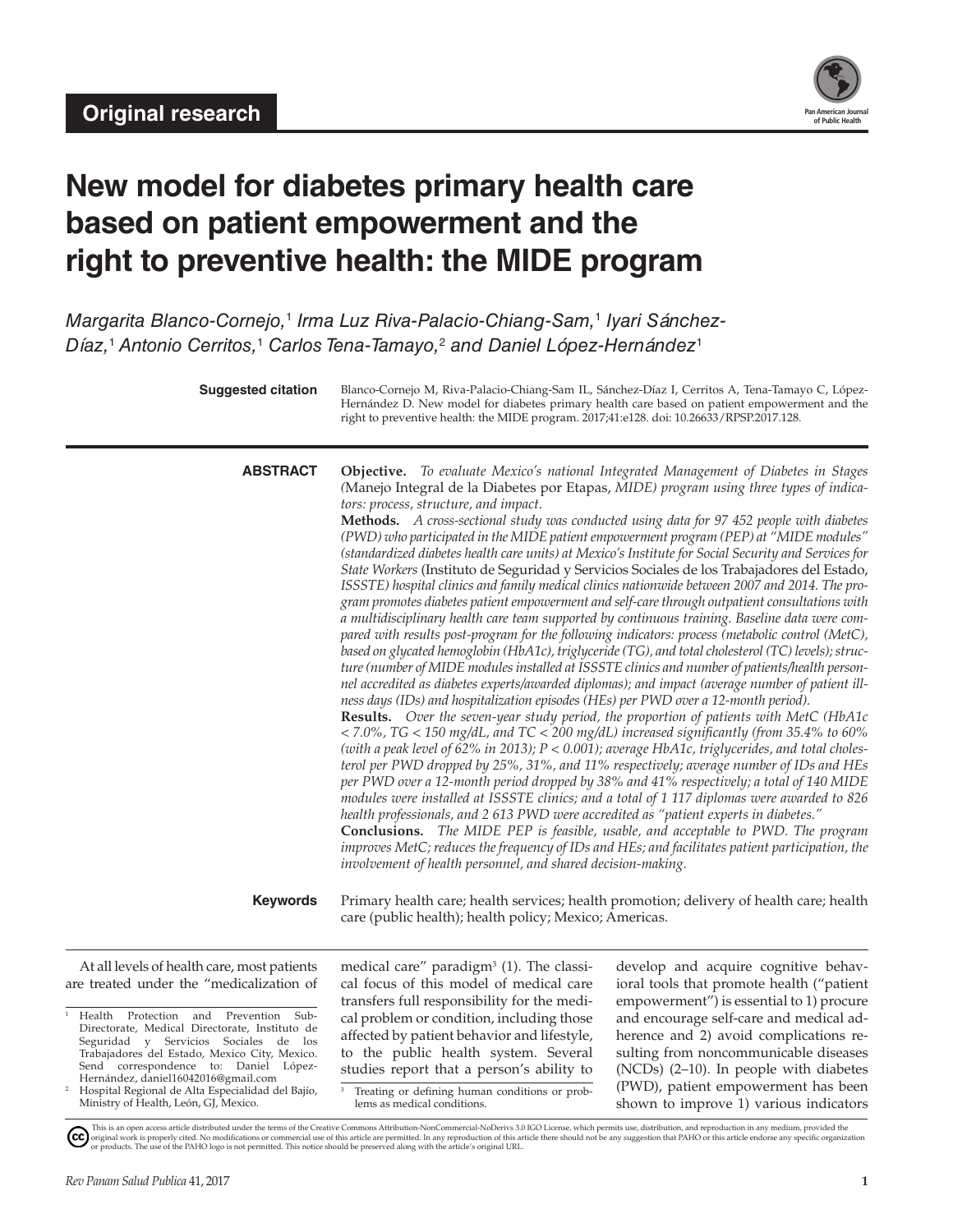for metabolic control (MetC), such as glycated hemoglobin (HbA1c), blood pressure, and low-density lipoprotein cholesterol (2, 6), and 2) other process indicators for disease management, such as knowledge and self-efficacy, communication with the physician, and quality of life. As patient empowerment has also been shown to help control microvascular and renal diseases, several studies of those medical conditions have incorporated person-centered medical care (4– 10). These outcomes suggest the need to develop new strategies and health care policies that incorporate multidimensional solutions to complex public health issues (11).

# **FOCUS ON PRIMARY HEALTH CARE AT ISSSTE**

To address the need for a new, more integrated approach to public health, Mexico's Institute for Social Security and Services for State Workers (*Instituto de Seguridad y Servicios Sociales de los Trabajadores del Estado*, ISSSTE) developed a new model for primary health care, focused on diabetes—Integrated Management of Diabetes in Stages *(Manejo Integral de la Diabetes por Etapas*, MIDE). In this model, education of both the patients and health professionals is the backbone of prevention strategies that are designed to help 1) generate a culture of patient self-care (2, 11) and responsibility, and 2) increase the quality of preventive health care services. This new paradigm for health care, based on patient empowerment, preventive care, training of health personnel, and strengthening of the health care system (11), could gradually reverse the incidence of diabetes and other NCDs.

# **MIDE model**

The MIDE model is based on five basic elements: 1) preventive care; 2) empowerment of the patient and his/her family; 3) continuous training for health care personnel; 4) adequate facilities, medicines, medical supplies, and medical equipment in primary health care units; and 5) efficient use of information and communication technologies. The model also incorporates strategies to integrate different program components and encourage the participation of the patient's family and social networks.

# **MIDE program**

In 2007, the MIDE model was put into practice as an ISSSTE preventive medicine program that focuses on developing cognitive-behavioral skills and capabilities to promote active participation by patients, their family members, and their social networks; health care personnel; and health care institutions. This preventive care PEP (patient empowerment program) is carried out through outpatient consultations with a multidisciplinary health care team at standardized diabetes health care units ("MIDE modules") installed at ISSSTE hospital clinics and family medical clinics (*Clínicas hospital y clínicas de medicina familiar*) nationwide. Continuous training for both patients and health personnel is provided through structured education programs.

**Patient entry and exit criteria.** Any PWD can be assessed and treated at the MIDE modules. Entry criteria are as follows: preprandial blood glucose > 130 mg/dL or < 70 mg/dL; postprandial glucose > 180 mg/dL; and HbA1c > 7%. Meeting one criterion is sufficient for admission into the program. If the patient leaves the treatment program or is absent from the outpatient medical consultation for six months or longer, he/she is considered to have left the program. If the patient dies from causes related or unrelated to diabetes, he/she is recorded as leaving the program due to death. Each patient attends the medical module for one year. When the patient meets the criteria for a favorable response to the integrated treatment, he/she continues to be followed-up at the same medical unit with her/his physician, and visits the module every six months for review of his/her MetC. A patient is considered to have a positive response to the integrated treatment if he/ she has reached an acceptable level of empowerment (according to the program's accreditation criteria), and presents an optimal MetC, as shown in at least two determinations of HbA1c as < 7% (taken three months apart). Patients with sustained uncontrolled MetC and/or detected complications are referred to a secondary level of health care.

**Accreditation criteria.** Program accreditation criteria are summarized in [Supplementary Material Tables 1, 2, and](http://new.paho.org/journal/index.php?option=com_docman&view=download&slug=128-blanco-cornejo-supplem&Itemid=) [3.](http://new.paho.org/journal/index.php?option=com_docman&view=download&slug=128-blanco-cornejo-supplem&Itemid=) A score of 80 or higher (on a scale of 0–100 points) is required to obtain MIDE accreditation.

The objective of this study was to evaluate the success of the MIDE program using three types of indicators: process, structure, and impact.

# **MATERIAL AND METHODS**

# **Protocol and study population**

A cross-sectional study was conducted using MIDE patient data for January 2007 to December 2014 from the national MIDE database. All 97 452 MIDE participants included in the study provided a structured clinical history.

Baseline data was compared with post-program results for the following indicators: process (MetC), based on HbA1c, triglyceride, and total cholesterol levels); structure (number of MIDE modules installed at ISSSTE clinics and number of patients/health personnel accredited as diabetes experts/awarded diplomas); and impact (average number of patient illness days (IDs) and hospitalization episodes (HEs) per PWD over a 12-month period).

Based on changes in these indicators over the 12-month program participation period, four main program components were evaluated: 1) the MIDE modules (quality, and quantity installed); 2) patient care (multidisciplinarity and integration of services provided, including consultations with nurses, psychologists, nutritionists, and dental and physical activity specialists); 3) education program (number of patients/health personnel that were trained/accredited); and 4) medical outcomes (MetC and decrease in IDs and HEs).

# **MIDE modules**

To accomplish the main objective of providing medical care, a medical module (the "MIDE module") was designed to operate mainly in primary health care units (only a few modules are located in secondary and tertiary health care units). Each medical module has 1) a computer with an Internet connection, to maintain records for medical histories and subsequent outpatient medical consultations, and 2) reagents and equipment, for quantification of capillary HbA1c and detection of microalbuminuria. The physician assigned to the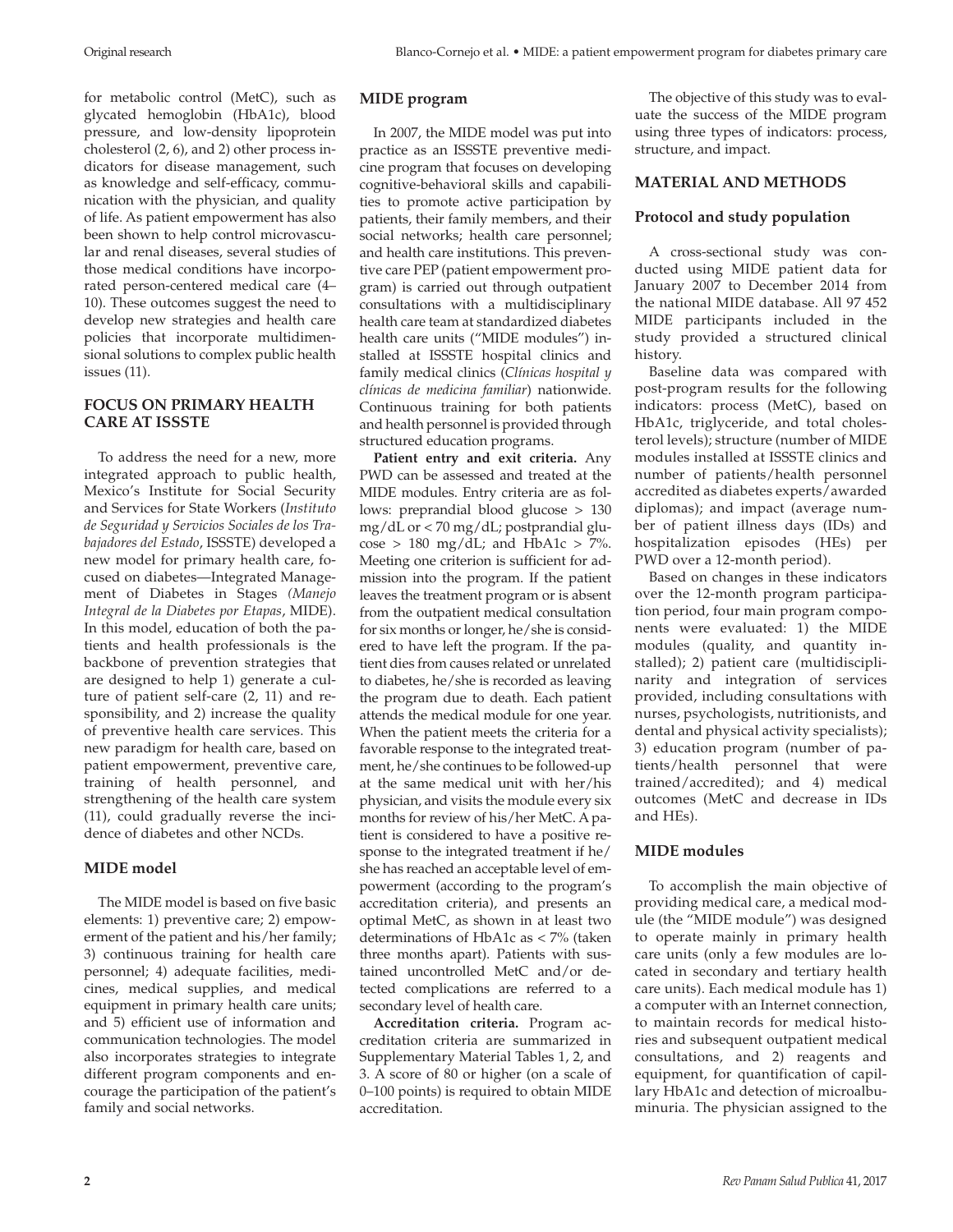module provides an initial outpatient consultation and a minimum of three subsequent outpatient consultations for each patient. These four+ consultations are designed to ensure high-quality medical care while promoting patient empowerment. During the initial outpatient consultation, the physician determines the capillary levels of HbA1c microalbuminuria and requests complementary laboratory studies (a lipid profile). Through this process, a baseline health status is established for use in monitoring/evaluating the health outcomes of each patient, and a treatment is specified, based on the recommendations of the International Diabetes Federation (IDF) Clinical Guidelines Task Force (12). The four main outpatient consultations also provide an opportunity to 1) refer patients to other programs or outpatient consultations with other members of the multidisciplinary health team and/or 2) add them to a support group (e.g., Diabetes Club, a Conversation Map4 group, or a self-care group). The duration of each outpatient consultation is 30 minutes.

# **Multidisciplinary integrated patient care**

MIDE patient care includes individualized patient assessment (outpatient consultations) with a multidisciplinary team of specialists in nursing, nutrition, social work, dental care, psychology, and physical activity. During each consultation, the specialist provides brief, personalized interventions that emphasize basic concepts of diabetes education and health promotion.

**Nursing.** Nursing activities include educating PWD about their disease, with an emphasis on self-monitoring; teaching them how to self-administer insulin, and what to do in the case of hypoglycemia; measuring/recording vital signs and capillary HbA1c; and screening for microalbuminuria. All MIDE outpatient consultations include some type of nursing intervention.

**Nutrition.** The nutritionist collects and records diet history and anthropometric measurements; carries out a nutrition assessment; designs a

personalized food plan; educates patients (explaining how to estimate fats and carbohydrates, read labels, calculate calories, determine glycemic levels, use the equivalence system, etc.); and provides supports on nutrition-related issues in the group outpatient consultations. MIDE participants receive four nutrition outpatient consultations per year.

**Social work.** The social work staff carry out the patient's social assessments and are the link between the MIDE program and the patient's family members and social network. Social workers also convene group sessions; coordinate the education/training model to promote health and patient empowerment; and keep records on program participants, issues addressed in the group sessions, and meeting outcomes. Each MIDE participant receives two individual interviews with the social worker per year.

**Dental care.** The dental personnel perform stomatologic assessments; train patients in oral hygiene and techniques for self-assessment of dental status; conduct group sessions on oral care; and promote/suggest patient participation in support groups. Program participants receive an outpatient dental consultation every six months, unless there is a dental condition that warrants more frequent interventions, in which case they may also undergo a consult at a dental clinic.

**Psychology.** The psychology staff assesses the mental health status of the patient; promotes the transfer of responsibility for health and medical control of diabetes to the patient; and encourages a positive attitude toward the disease, based on the underlying premise that the patient is not a "diabetic" but rather a "person with diabetes." The psychology staff also directs patients to self-care groups, and provides support to group sessions. Program participants receive one psychology outpatient consultation each month.

**Physical activity.** The physical activity specialist is responsible for promoting individual or group physical activity plans. This health professional conducts group exercise sessions and contributes to self-care and Conversation Map meetings. Program participants meet with the physical activity professional once per month.

#### **Education program**

The MIDE education program known by the acronym "AMARTE VA"5 provides training for both health care personnel (with a focus on vocational skills in diabetes) and patients (with a focus on empowerment and self-care).

**Training of health care personnel.** The training curriculum for the multidisciplinary health team covers 1) orientation; 2) continuing education on program development, adherence to program operating criteria, and managerial activities (online or blended learning); and 3) vocational training. Vocational training (professionalization) covers three categories: 1) diabetes education; 2) diabetology; and 3) facilitating organization, development, and group action on type 2 diabetes. The purpose of the training is to develop health personnel's skills in promoting patient empowerment and self-care. Therefore, the training curriculum focuses on 1) a patient-centered approach, 2) attitudinal change, and 3) collaborative learning (i.e., a horizontal relationship between the patient and health personnel). The training is designed to develop skills in boosting motivation, a sense of self-efficacy, and effective collaboration.

**Empowerment of patients.** To initiate this process, the multidisciplinary health team launches a "diabetes literacy" campaign to promote knowledge about diabetes and help patients develop a lifestyle that enables them to achieve a level of self-care ("self-care empowerment"). This process also includes educating the patient about health care; encouraging his/her active participation and decision-making in his/her diabetes care; ensuring ISSSTE support of the patient for medical control of the disease, and to prevent complications; and consolidating and expanding social networks to support patients and their families.

To initiate the "literacy in diabetes" process, the multidisciplinary health team 1) uses "motivational interviewing"6 to detect patient ambivalence re-

<sup>4</sup> Interactive patient-centered tool for diabetes education, designed for use with small groups (6–10 persons) (13–17).

<sup>5</sup> "A" for healthy eating (*alimentarme saludablemente*); "MA" for being active (*manteniéndome active*); "R" for reducing risk (*reduciendo riesgos*); "T" for taking medication (*tomando mis medicamentos*); "E" for problem-solving (*encontrando soluciones*); "V" for Monitoring (*vigilando mis valores*); and "A" for healthy coping (*adaptándome saludablemente*).

<sup>6</sup> A technique that facilitates recognition of risk behaviors and allows the multidisciplinary health team to identify potential areas for increasing patient motivation in self-care.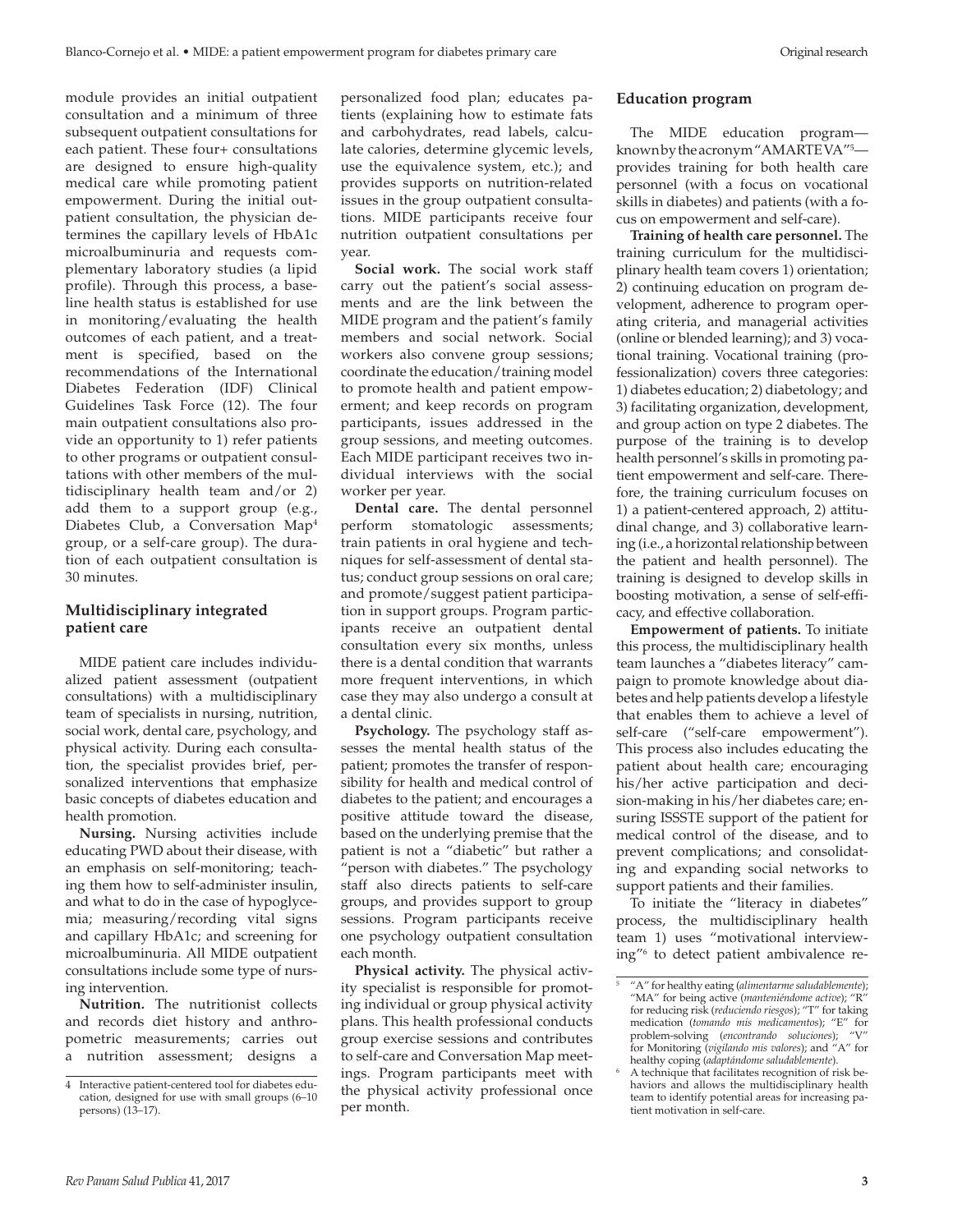garding behavior or life habits that can affect their health and 2) leads an education program designed to develop patient skills in seven self-care behaviors identified by the American Association of Diabetes Educators (AADE) (18–22). At least two sessions (workshops) of 1–2 hours each are developed to cover each of the seven behaviors. The workshops are designed to help patients acquire a new skill applicable in their daily life to promote a positive change in their health. Conversation Map is also used.

# **Patient medical outcomes**

The main indicator of program success is MetC (HbA1c < 7%), for all program participants. Patient HbA1c is tested four times per year and values are compared with previous values (baseline, or the last value recorded at least three months from baseline). Changes from baseline in triglycerides and total cholesterol (the second most important medical indicator) are also measured, along with fasting/postprandial and casual plasma glucose levels, and microalbuminuria, according to the criteria of the Clinical Practice Guideline for diagnosis, outpatient control goals, and timely reference of prediabetes and diabetes mellitus type 2 in adults in the first level of care (23). The percentage of reduction for each MetC indicator is calculated as the difference between the basal absolute value at the beginning of the program and the last value reported during patient follow-up, divided by the base value and multiplied by 100.7

Other medical outcomes measured included the number of IDs and HEs per 12-month period. Patient information for both variables was obtained through a survey. The reduction in IDs and HEs was estimated by subtracting the number reported after 12 months of program participation from the numbers recorded for the patients at baseline.

#### **Statistical analysis**

The results of the data analysis were expressed as absolute and relative frequencies (with their corresponding 95% confidence intervals (CIs)) and compared using Yates' chi-square test. The

percentages of the reductions for the metabolic indicators were compared using one-way analysis of variance (ANOVA). Means were compared using Tamhane's T2 post-hoc test. The probability value was adjusted using the Bonferroni correction. A probability value  $< 0.01$  was considered statistically significant.

# **Ethical considerations**

This study was conducted in accordance with good clinical practices (GCPs), as defined by Mexican law, and the Helsinki Declaration for research using human subjects. The study protocol was approved by an ISSSTE research ethics review committee (*Delegación Regional Zona Norte*). To guarantee the anonymity of the patients, identifier numbers were used.

# **RESULTS**

A record total of 97 452 PWD participated in the MIDE program between 2007 and 2014 (Figure 1). The results obtained from the program, measured with the process, structure, and impact indicators described above, were unprecedented at the ISSSTE. Table 1 defines the indicators, by type, and lists the respective study results.

# **MIDE modules**

Over the seven-year study period, a total of 140 ISSSTE clinics had MIDE modules installed in their primary health care units (Figure 2). Based on the number of modules added per year (an average of 20), this study found that installation of comprehensive multidisciplinary health care services in primary health care systems is a very gradual process. The accreditation process has also been gradual, with a total of 23 or 16.4% meeting MIDE program criteria thus far.

# **Multidisciplinary integrated patient care**

The main result of multidisciplinary integrated patient care is education. Diabetes patients participating in the MIDE program learned to 1) assume and exert responsibility for their own health, take control of their disease management, and help prevent complications by making informed and assertive decisions; 2) evaluate the efficiency of their decisions; and 3) take advantage of the resources provided by the ISSSTE primary health care program.

### **Education program**

A total of 1 117 diplomas were awarded to 826 health professionals as part of the "training of health professionals" (vocational/professionalization) component. A total of 192 professionals were trained as diabetes educators, 156 physicians were trained as diabetologists, and 151 were trained as facilitators in organization,

**FIGURE 1. Number of patients participating in the Integrated Management of Dia**betes in Stages (MIDE) program,ª Mexico, 2007–2014



*Source:* Prepared by the authors using information from the MIDE national administrative database. *<sup>a</sup> Manejo Integral de la Diabetes por Etapas,* a primary health care program for diabetes patients at Institute for Social Security and Services for State Workers (*Instituto de Seguridad y Servicios Sociales de los Trabajadores del Estado,* ISSSTE) hospital clinics and family medical clinics nationwide.

For example, if  $HbA1c = 7.7$  at the beginning of treatment, and the last HbA1c during follow-up = 5.0, the difference in HbA1c =  $2.7 (7.7 - 5.0)$ , and the percentage of reduction in HbA1c = 35.1% (2.7  $/7.7 * 100$ ).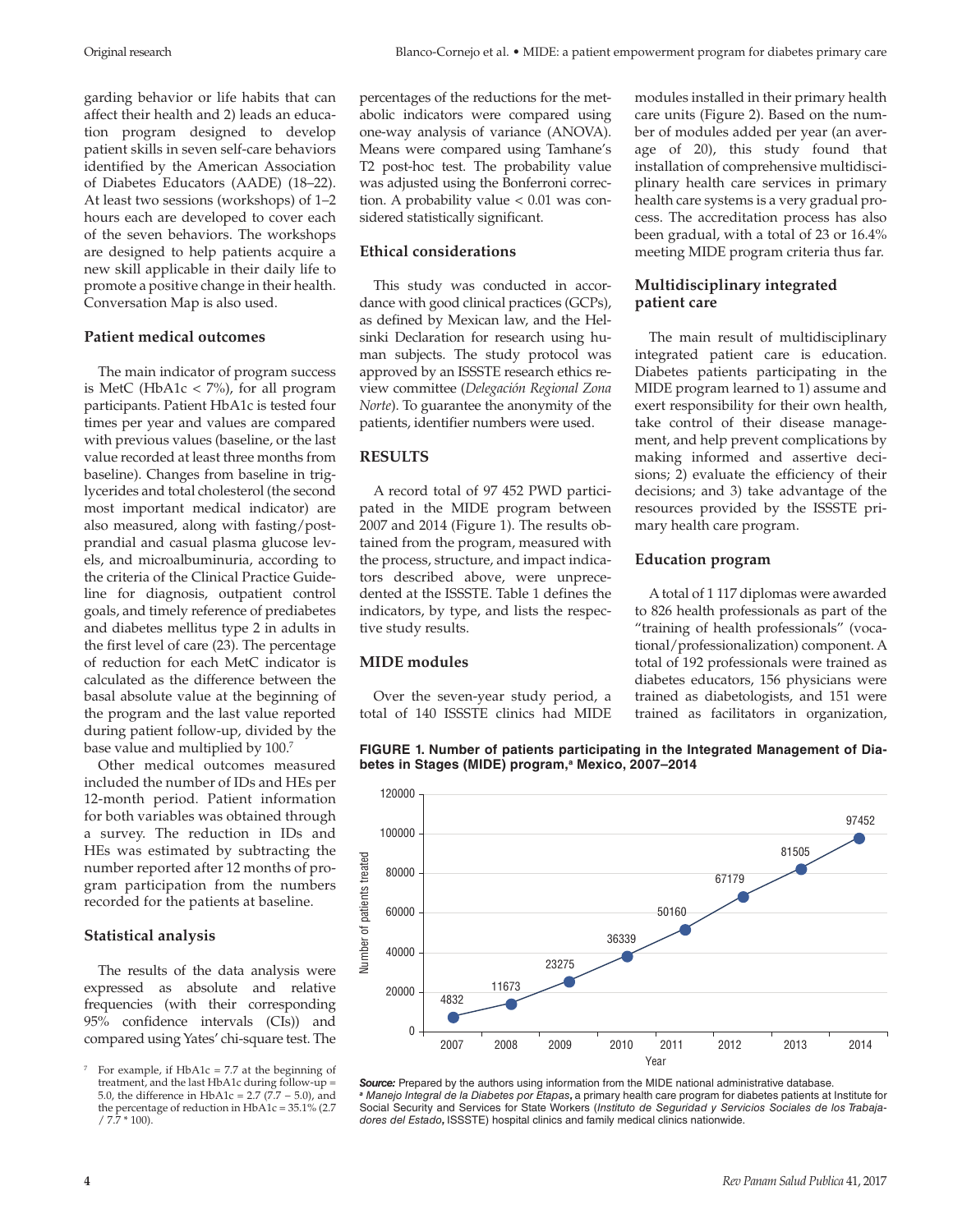| TABLE 1. Definitions and results for process, structure, and impact indicators used to evaluate the Integrated Management of |  |  |
|------------------------------------------------------------------------------------------------------------------------------|--|--|
| Diabetes in Stages (MIDE) program, <sup>a</sup> Mexico, 2007-2014                                                            |  |  |

| Indicator                                              | Definition                                                                     | Main result                                                                                                                                                                                                                 |  |  |
|--------------------------------------------------------|--------------------------------------------------------------------------------|-----------------------------------------------------------------------------------------------------------------------------------------------------------------------------------------------------------------------------|--|--|
|                                                        |                                                                                |                                                                                                                                                                                                                             |  |  |
| Process                                                |                                                                                |                                                                                                                                                                                                                             |  |  |
| Metabolic variables                                    |                                                                                |                                                                                                                                                                                                                             |  |  |
| Metabolic control (MetC)                               | Proportion (%) of patients with glycated<br>hemoglobin (HbA1c) $<$ 7.0%        | $62\%$                                                                                                                                                                                                                      |  |  |
| Average HbA1c reduction per patient                    | % decrease over study period                                                   | 25% reduction                                                                                                                                                                                                               |  |  |
| Average triglyceride reduction per patient             | % decrease over study period                                                   | 31% reduction                                                                                                                                                                                                               |  |  |
| Average total cholesterol reduction per patient        | % decrease over study period                                                   | 11% reduction                                                                                                                                                                                                               |  |  |
| Structure                                              |                                                                                |                                                                                                                                                                                                                             |  |  |
| Medical services                                       |                                                                                |                                                                                                                                                                                                                             |  |  |
| <b>MIDE</b> modules                                    | Number installed in primary health care units of<br><b>ISSSTE clinics</b>      | 140 modules installed                                                                                                                                                                                                       |  |  |
| Education program                                      |                                                                                |                                                                                                                                                                                                                             |  |  |
| Training of health professionals                       | Health professionals awarded diplomas in three<br>areas of vocational training | 1117 diplomas awarded to 826 health professionals:<br>192 as diabetes educators<br>$\bullet$<br>156 as diabetologists<br>٠<br>151 as facilitators in organization, development,<br>٠<br>and group action on type 2 diabetes |  |  |
| Patient empowerment                                    | Patients accredited as "experts in diabetes"                                   | 2 613 patients accredited                                                                                                                                                                                                   |  |  |
| Impact                                                 |                                                                                |                                                                                                                                                                                                                             |  |  |
| Medical outcomes                                       |                                                                                |                                                                                                                                                                                                                             |  |  |
| Average number of illness days per patient             | % decrease over study period                                                   | 38% reduction                                                                                                                                                                                                               |  |  |
| Average number of hospitalization episodes per patient | % decrease over study period                                                   | 41% reduction                                                                                                                                                                                                               |  |  |

*Source:* Prepared by the authors based on the study results.

<sup>a</sup> Manejo Integral de la Diabetes por Etapas, a primary health care program for diabetes patients at Institute for Social Security and Services for State Workers (Instituto de *Seguridad y Servicios Sociales de los Trabajadores del Estado*, ISSSTE) hospital clinics and family medical clinics nationwide.

b For the year 2013—the highest level of MetC recorded over the study period (MetC for 2014 was 60%).

#### **FIGURE 2. Number of clinics incorporated into the Integrated Management of Diabetes**  in Stages (MIDE) program<sup>a</sup> (i.e., MIDE modules installed in ISSSTE primary care units) **cumulatively (red) and by year (blue), Mexico, 2007–2014**



Source: Prepared by the authors using information from the national MIDE administrative database. *Manejo Integral de la Diabetes por Etapas,* a primary health care program for diabetes patients at Institute for Social Security and Services for State Workers (*Instituto de Seguridad y Servicios Sociales de los Trabajadores del Estado*, ISSSTE) hospital clinics and family medical clinics nationwide.

development, and group action on type 2 diabetes. The "patient empowerment" training component resulted in accreditation of 2 613 PWD as "patient experts in diabetes."

# **Patient medical outcomes**

As shown in Table 2 and Figure 3, the proportion of MIDE program participants with controlled diabetes (HbA1c

< 7.0%) increased significantly over the seven-year study period, except between 2012 and 2014. The most significant reduction (2%) occurred between 2013 and 2014 (Table 2). In addition, average levels for the three metabolic indicators (HbA1c, triglycerides, and total cholesterol) per PWD dropped by 25% (CI: 24.6–25.6); 31% (CI: 30.1–31.9); and 11% (CI: 10.2–11.5) respectively compared to baseline levels (Table 1).

For the two impact indicators (number of IDs and number of HEs per 12-month period), which were used to evaluate a very important aspect of integrated treatment of diabetes patients quality of life—there was a reduction of 38% (CI: 37.2–38.9) and 41% (CI: 40.3– 41.5) respectively (Table 1). This drop represented a significant decline in spending for the ISSSTE and improved quality of life for the patients.

# **DISCUSSION**

This study showed that after participation in the MIDE program, a large proportion of PWD in Mexico improved their status with respect to glucose, HbA1c, total cholesterol, and triglycerides, and decreased their IDs and HEs, suggesting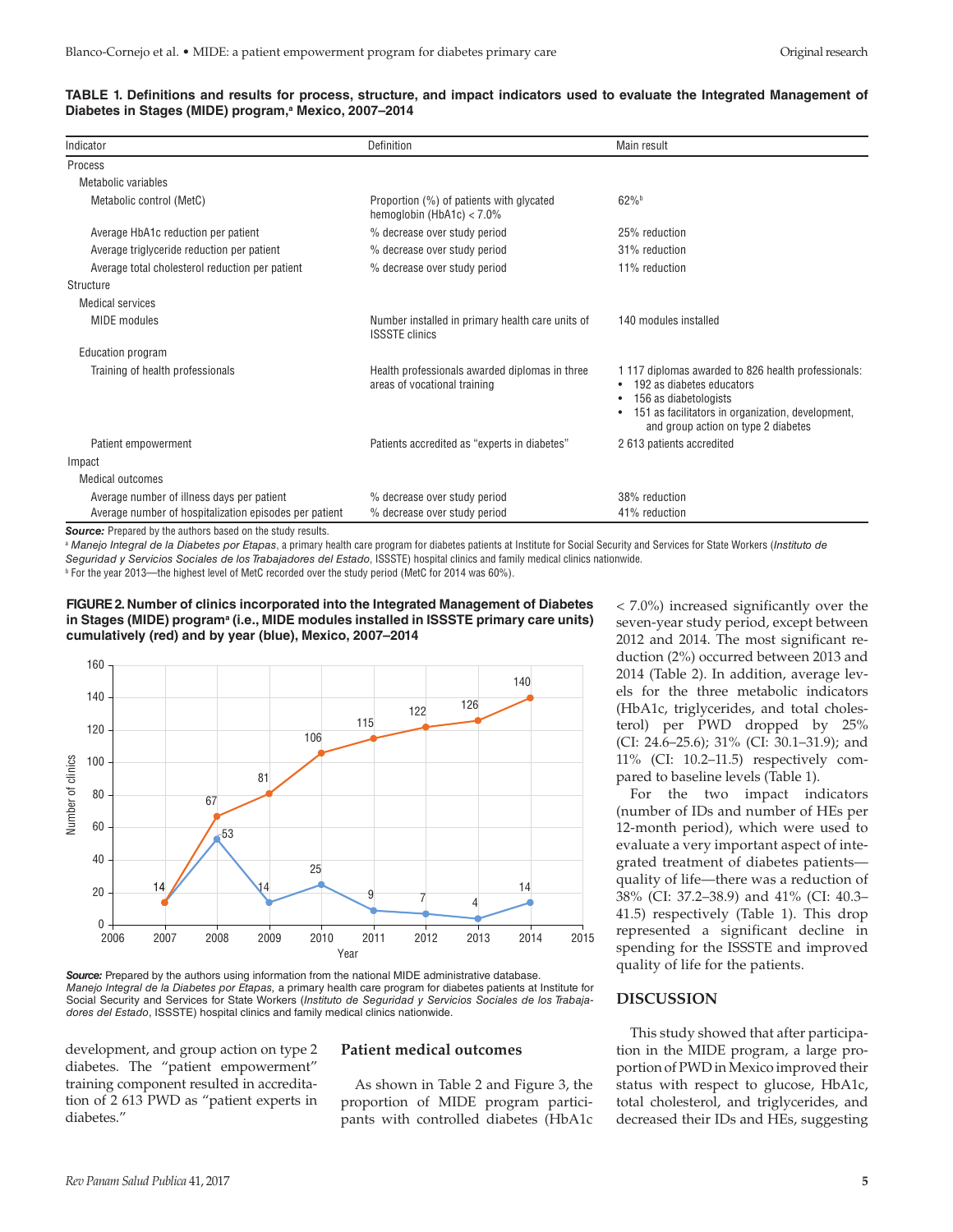| Year                              | 2007                       | 2008                     | 2009                     | 2010                     | 2011                                | 2012                                                                                                               | 2013                                                             | 2014                         |
|-----------------------------------|----------------------------|--------------------------|--------------------------|--------------------------|-------------------------------------|--------------------------------------------------------------------------------------------------------------------|------------------------------------------------------------------|------------------------------|
| % MetC<br>$(95\% \; \text{Cl}^d)$ | 19.0%<br>$(19.2 - 19.4)$   | 35.4%<br>$(35.1 - 35.7)$ | 47.7%<br>$(47.2 - 47.9)$ | 50.1%<br>$(49.5 - 50.5)$ | 55%<br>$(54.6 - 55.5)$              | 60.1%<br>$(59.3 - 60.9)$                                                                                           | 62%<br>$(61.1 - 62.5)$                                           | 60%<br>$(59.8 - 60.8)$       |
|                                   | Relative change $(\pm\%)$  |                          |                          |                          |                                     |                                                                                                                    |                                                                  |                              |
| 2007                              |                            |                          |                          |                          |                                     |                                                                                                                    |                                                                  |                              |
| 19.0%<br>$(19.2 - 19.4)$          | $\pmb{0}$                  | $-16.4$                  | $-28.7$                  | $-31.1$                  | $-36.0$                             | $-41.1$<br>$(-16.3 \text{ to } -16.5)$ $(-28.6 - (-28.8)$ $(-30.9 - (-31.2)$ $(-35.9 - (-36.2)$ $(-40.9 - (-41.2)$ | $-43.0$<br>(-42.9– -43.2)                                        | $-41.0$<br>$(-40.8 - -41.3)$ |
| 2008                              | $+16.4$                    | $\mathbf 0$              | $-12.3$                  | $-14.7$                  | $-19.6$                             | $-24.7$                                                                                                            | $-26.6$                                                          | $-24.6$                      |
| 35.4%<br>$(35.1 - 35.7)$          | $(16.3 - 16.5)$            |                          | $(-11.8 - -12.8)$        |                          | $(-14.2 - -15.2)$ $(-19.2 - -20.0)$ | $(-24.3 - -25.1)$                                                                                                  | $(-26.2 - -27.0)$                                                | $(-24.3 - -24.9)$            |
| 2009                              | $+28.7$                    | $+12.3$                  | $\mathbf 0$              | $-2.4$                   | $-7.3$                              | $-12.4$                                                                                                            | $-14.3$                                                          | $-12.3$                      |
| 47.7%<br>$(47.2 - 47.9)$          | $(28.6 - 28.8)$            | $(11.8 - 12.8)$          |                          | $(-2.2 - -2.6)$          | $(-7.0 - -7.6)$                     | $(-12.1 - -12.7)$                                                                                                  | $(-14.0 - -14.6)$                                                | $(-12.1 - -12.5)$            |
| 2010                              | $+31.1$                    | $+14.7$                  | $+2.4$                   | $\mathbf 0$              | $-4.9$                              | $-10$                                                                                                              | $-11.9$                                                          | $-9.9$                       |
| 50.1%<br>$(49.5 - 50.5)$          | $(30.9 - 31.2)$            | $(14.2 - 15.2)$          | $(2.2 - 2.6)$            |                          | $(-4.7 - -5.1)$                     |                                                                                                                    | $(-9.8 \text{ to } -10.2)$ $(-11.7 - (-12.1)$ $(-9.7 - (-10.1))$ |                              |
| 2011                              | $+36.0$<br>$(35.9 - 36.2)$ | $+19.6$                  | $+7.3$                   | $+4.9$                   | $\mathbf 0$                         | $-5.1$                                                                                                             | $-7.0$                                                           | $-5.0$                       |
| 55%<br>$(54.6 - 55.5)$            |                            | $(19.2 - 20.0)$          | $(7.0 - 7.6)$            | $(4.7 - 5.1)$            |                                     | $(-4.9 - -5.3)$                                                                                                    | $(-6.8 - -7.2)$                                                  | (-4.9 to -5.1)               |
| 2012                              | $+41.1$                    | $+24.7$                  | $+12.4$                  | $+10$                    | $+5.1$                              | $\mathbf{0}$                                                                                                       | $-1.9$                                                           | $+0.1$                       |
| 60.1%<br>$(59.3 - 60.9)$          | $(40.9 - 41.2)$            | $(24.3 - 25.1)$          | $(12.1 - 12.7)$          | $(9.8 - 10.2)$           | $(4.9 - 5.3)$                       |                                                                                                                    | $(-1.8 - -2.0)$                                                  | $(0.010 - 0.11)^e$           |
| 2013                              | $+43.0$<br>$(42.9 - 43.2)$ | $+26.6$                  | $+14.3$                  | $+11.9$                  | $+7.0$                              | $+1.9$                                                                                                             | $\mathbf 0$                                                      | $+2.0$                       |
| 62%<br>$(61.1 - 62.5)$            |                            | $(26.2 - 27.0)$          | $(14.0 - 14.6)$          | $(11.7 - 12.1)$          | $(6.8 - 7.2)$                       | $(1.8 - 2.0)$                                                                                                      |                                                                  | $(1.9 - 2.1)$                |
| 2014                              | $+41.0$                    | $+24.6$                  |                          | $+12.3$ $+9.9$ $+5.0$    |                                     | $-0.1$                                                                                                             | $-2.0$                                                           |                              |
| 60%<br>$(59.8 - 60.8)$            | $(40.8 - 41.3)$            | $(24.3 - 24.9)$          | $(12.1 - 12.5)$          |                          |                                     | $(9.7-10.1)$ $(4.9-5.1)$ $(-0.010-0.11)^{e}$                                                                       | $(-1.9 - -2.1)$                                                  | 0                            |

# TABLE 2. Proportion (%) of diabetes patients with metabolic control (MetC)ª after 3 or more months of participation in the Integrated Management of Diabetes in Stages (MIDE) program,<sup>b</sup> by year, and relative change (±%), Mexico, 2007-2014

**Source:** Prepared by the authors using information from the national MIDE administrative database.

a Glycated hemoglobin (Hb1Ac) < 7%).

<sup>b</sup> *Manejo Integral de la Diabetes por Etapas*, a primary health care program for diabetes patients at Institute for Social Security and Services for State Workers (*Instituto de Seguridad y Servicios Sociales de los Trabajadores del Estado*, ISSSTE) hospital clinics and family medical clinics nationwide.

c All *P* values calculated using one-way analysis of variance (ANOVA). Means compared using the Tamhane T2 post-hoc test. *P* values < 0.001 except for the comparison between the years 2012 and 2014.

<sup>d</sup> Confidence interval.

<sup>e</sup>*P* value > 0.001.

an overall improvement in the quality of primary care provided by the ISSSTE clinics. These results are similar to results for another PEP reported by Wong et al. in Hong Kong (7) but differ from PEP results from 2015 reported by Khan et al. (24). Several studies have indicated that a PEP is associated with improved HbA1c levels compared with the results observed in patients who 1) did not participate in a PEP, 2) were treated with diet, and/or 3) were treated under the traditional health care paradigm of medicalized care (7, 25–27). The pilot study of the DESMOND program<sup>8</sup> found that the reduction in program participants' HbA1c was significant at three-month follow-up but was not significant at oneand three-year follow-up (28–30). Pillay et al. concluded that the self-care PEP

evaluated in their study, which offered  $\leq$ 10 hours of contact with a health team, provided little benefit except among persons with suboptimal or poor glycemic control, who benefited more than those with good control (31).

# **Patient empowerment**

Compared with the PEP studied by Wong et al., and the X-PERT (32) and DESMOND programs, Mexico's MIDE program incorporates more elements focused on patient empowerment, such as motivational interviewing, the promotion of self-care and motivation, and the establishment of goals in coordination with the multidisciplinary health team (7, 28–30). Patient empowerment also seems to facilitate an environment conducive to attitudinal change and the incorporation of new lifestyle behaviors.

The patient empowerment focus also allows for increased investment in health through public primary health services because it includes personalized, educational communication to help ensure the proper use of resources, restore health, limit damage, and prevent disability.

MIDE program strategies empower patients by promoting 1) self-efficacy and self-confidence with respect to health; 2) horizontal (patient–physician) collaboration, which is fundamental to maintaining newly learned behaviors (11); 3) treatment adherence; and 4) a more assertive style of patient–physician communication, which allows for joint decision-making. Effective patient– physician collaboration is very important because it helps change the mindset/behavior of health professionals from medication prescribers to facilitators and agents of change. This type of

Diabetes education and self-management for ongoing and newly diagnosed PWD.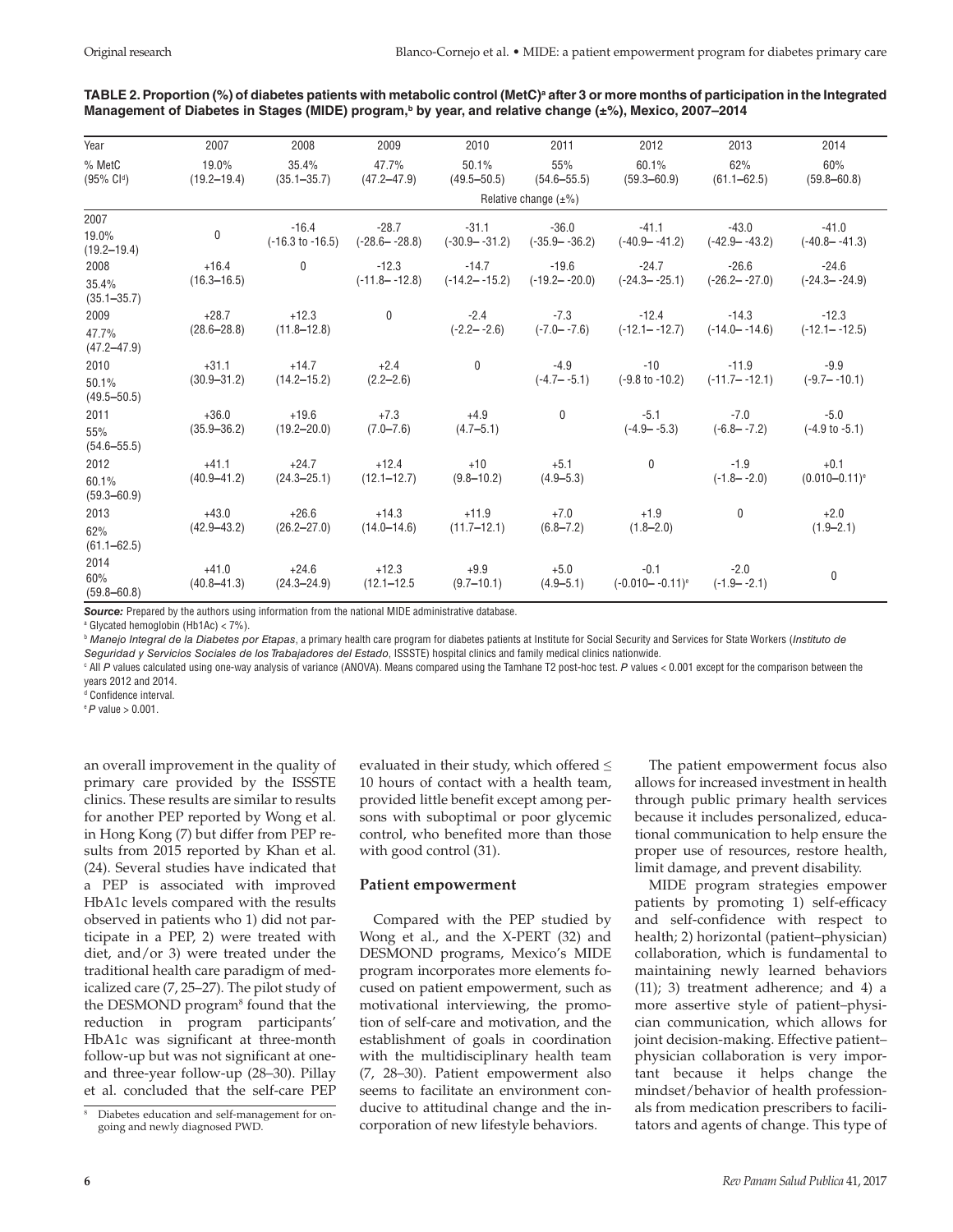FIGURE 3. Percentage of diabetes patients with metabolic control (MetC)<sup>a</sup> after 3 or **more months of participation in the Integrated Management of Diabetes in Stages (MIDE) program,b Mexico, 2007–2014**



**Source:** Prepared by the authors using information from the national MIDE administrative database. <sup>a</sup> Glycated hemoglobin (HbA1c) < 7%).

*<sup>b</sup> Manejo Integral de la Diabetes por Etapas*, a primary health care program for diabetes patients at Institute for Social Security and Services for State Workers (*Instituto de Seguridad y Servicios Sociales de los Trabajadores del Estado*, ISSSTE) hospital clinics and family medical clinics nationwide.

collaboration is taught in the professionalization (vocational training) of the multidisciplinary health care team and is an important part of the MIDE education program.

#### **Self-care and MetC**

The collaborative, community-based, constructivist nature of the MIDE education programs, in which patients and health personnel exchange information (knowledge, and experiences), creates a bidirectional communication process conducive to learning, and thus also helps increase patient self-care skills and "ownership" of (responsibility for) their disease management, and synergy among members of the group, who feel connected and supported. With better disease management skills, and professional support, patients are more apt to achieve MetC.

The multidisciplinary health care team promotes self-care, emphasizes the development of abilities and skills, encourages social participation and proactive decision-making, expands social networks, and is sensitized in the effective promotion of health and empowerment. Thus, the team is also a facilitator of growth of the self-care groups. This process is a perfect complement for the patient empowerment process.

# **Public health model**

By combining these two effective processes, MIDE is an effective public health model for addressing NCDs, and a new paradigm that can be applied and adapted in other settings. More important, it is an appropriate model for generating the required structural changes in public health institutions, and can be used in care for other NCDs, so would most likely result in an increase in patient coverage. Obtaining optimal results would require standardizing the model's managerial and clinical processes to benefit the entire population covered by the ISSSTE.

#### **Limitations and strengths**

Study limitations include the lack of analysis of 1) the influence of factors associated with access to social security, given that the entire study sample was covered by the ISSSTE, and 2) social and cultural mechanisms that can affect the medical care process (e.g., different housing conditions and economic levels). Strengths of the MIDE program include 1) the involvement of many different actors and tools to support the education programs for both patients and health care personnel, and 2) the patient-centered approach to the treatment of diabetes, which includes tools for motivating changes in behavior

in patients and involving their family members and social networks.

### **Recommendations**

Future research should address the following questions: 1) "What are the factors or determinants of an effective education process?" and 2) "What characteristics inherent to the teaching-learning process are linked to the patients, the health personnel, and the health care system?" Additional studies could also evaluate the benefit of integrated medical services in terms of reducing diabetes complications (7, 33). The authors also recommend 1) empowerment training for patients, and training for multidisciplinary health care personnel on integrated treatment, and 2) the development, organization, and management of groups designed to promote self-care and medical adherence, incorporated in general public health policy. Finally, patient empowerment could be studied further to identify the factors that influence the development of health care professionals ad hoc to the epidemiologic panorama of each region.

# **CONCLUSIONS**

The results of this study show that installing integrated, specially designed medical services in primary health care systems; providing educational activities for health care personnel, and an empowerment program for patients and their families; and encouraging the full participation of multidisciplinary health care teams improves MetC indicators and reduces illness and hospital stays in people with diabetes.

**Acknowledgments.** The authors would like to thank Dr. Joel Rodríguez-Saldaña for the initial implementation of the MIDE program (Mexico City).

**Funding.** Funding was provided by Mexico's Instituto de Seguridad y Servicios Sociales de los Trabajadores del Estado (ISSSTE) through the Secretaria de Hacienda y Crédito Público (SHCP).

#### **Conflicts of interest.** None.

**Disclaimer.** Authors hold sole responsibility for the views expressed in the manuscript, which may not necessarily reflect the opinion or policy of the RPSP/ PAJPH or the Pan American Health Organization (PAHO).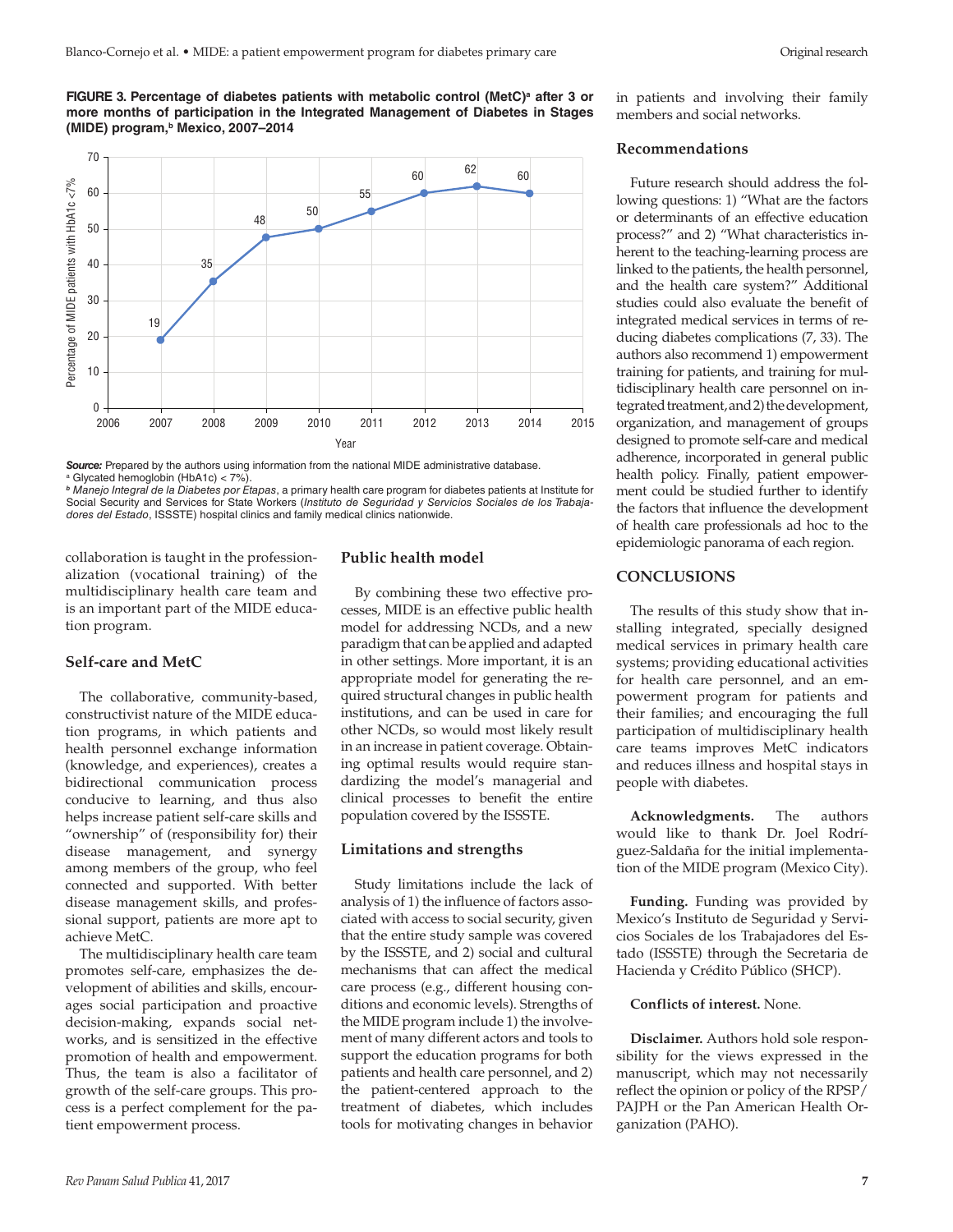# **REFERENCES**

- 1. Maturo A. Medicalization: current concept and future directions in a bionic society. Mens Sana Monogr. 2012;10(1):122–33. doi:10.4103/0973-1229.91587.
- 2. Aguilar Salinas CA, Hernández Jiménez S, Hernández Ávila M, Hernández Ávila JE, editors. Acciones para enfrentar a la diabetes [position statement]. Mexico City: Academia Nacional de Medicina de México; 2015. Available from: [http://www.](http://www.anmm.org.mx/publicaciones/CAnivANM150/L15-Acciones-para-<FEFF>enfr<FEFF>entar<FEFF>-a-la-diabetes.pdf) [anmm.org.mx/publicaciones/](http://www.anmm.org.mx/publicaciones/CAnivANM150/L15-Acciones-para-<FEFF>enfr<FEFF>entar<FEFF>-a-la-diabetes.pdf) [CAnivANM150/L15-Acciones-para-en](http://www.anmm.org.mx/publicaciones/CAnivANM150/L15-Acciones-para-<FEFF>enfr<FEFF>entar<FEFF>-a-la-diabetes.pdf)[frentar-a-la-diabetes.pdf](http://www.anmm.org.mx/publicaciones/CAnivANM150/L15-Acciones-para-<FEFF>enfr<FEFF>entar<FEFF>-a-la-diabetes.pdf)
- 3. López-Hernández D. Comment on: Effect of allowing choice of diet on weight loss: a randomized trial. Ann Intern Med. 2015; 162:805–14. Available from: [http://annals.](http://annals.org/article.aspx?articleId=2322797&guestAccessKey=61b17f56-4bd1-481b-8405-11704fe6f5bd&utm_source=OR+061615+Reviewers+Yancy&utm_campaign=f120153dae-OR_061615_Reviewers_Yancy&utm_medium=email&utm_term=0_7c8e48e2c3-f120153dae-267206553#tab9) [org/article.aspx?articleId=2322797&](http://annals.org/article.aspx?articleId=2322797&guestAccessKey=61b17f56-4bd1-481b-8405-11704fe6f5bd&utm_source=OR+061615+Reviewers+Yancy&utm_campaign=f120153dae-OR_061615_Reviewers_Yancy&utm_medium=email&utm_term=0_7c8e48e2c3-f120153dae-267206553#tab9) [guestAccessKey=61b17f56-4bd1-](http://annals.org/article.aspx?articleId=2322797&guestAccessKey=61b17f56-4bd1-481b-8405-11704fe6f5bd&utm_source=OR+061615+Reviewers+Yancy&utm_campaign=f120153dae-OR_061615_Reviewers_Yancy&utm_medium=email&utm_term=0_7c8e48e2c3-f120153dae-267206553#tab9) [481b-8405-11704fe6f5bd&utm\\_source=](http://annals.org/article.aspx?articleId=2322797&guestAccessKey=61b17f56-4bd1-481b-8405-11704fe6f5bd&utm_source=OR+061615+Reviewers+Yancy&utm_campaign=f120153dae-OR_061615_Reviewers_Yancy&utm_medium=email&utm_term=0_7c8e48e2c3-f120153dae-267206553#tab9) [OR+061615+Reviewers+Yancy&utm\\_cam](http://annals.org/article.aspx?articleId=2322797&guestAccessKey=61b17f56-4bd1-481b-8405-11704fe6f5bd&utm_source=OR+061615+Reviewers+Yancy&utm_campaign=f120153dae-OR_061615_Reviewers_Yancy&utm_medium=email&utm_term=0_7c8e48e2c3-f120153dae-267206553#tab9)[paign=f120153dae-OR\\_061615\\_Review](http://annals.org/article.aspx?articleId=2322797&guestAccessKey=61b17f56-4bd1-481b-8405-11704fe6f5bd&utm_source=OR+061615+Reviewers+Yancy&utm_campaign=f120153dae-OR_061615_Reviewers_Yancy&utm_medium=email&utm_term=0_7c8e48e2c3-f120153dae-267206553#tab9)[ers\\_Yancy&utm\\_medium=email&utm\\_](http://annals.org/article.aspx?articleId=2322797&guestAccessKey=61b17f56-4bd1-481b-8405-11704fe6f5bd&utm_source=OR+061615+Reviewers+Yancy&utm_campaign=f120153dae-OR_061615_Reviewers_Yancy&utm_medium=email&utm_term=0_7c8e48e2c3-f120153dae-267206553#tab9) [term=0\\_7c8e48e2c3-f120153dae-267206553](http://annals.org/article.aspx?articleId=2322797&guestAccessKey=61b17f56-4bd1-481b-8405-11704fe6f5bd&utm_source=OR+061615+Reviewers+Yancy&utm_campaign=f120153dae-OR_061615_Reviewers_Yancy&utm_medium=email&utm_term=0_7c8e48e2c3-f120153dae-267206553#tab9) [#tab9](http://annals.org/article.aspx?articleId=2322797&guestAccessKey=61b17f56-4bd1-481b-8405-11704fe6f5bd&utm_source=OR+061615+Reviewers+Yancy&utm_campaign=f120153dae-OR_061615_Reviewers_Yancy&utm_medium=email&utm_term=0_7c8e48e2c3-f120153dae-267206553#tab9) Accessed on 16 August 2015.
- 4. Rossi MC, Lucisano G, Funnell M, Pintaudi B, Bulotta A, Gentile S, et al. Interplay among patient empowerment and clinical and person-centered outcomes in type 2 diabetes. The BENCH-D study. Patient Educ Couns. 2015;98(9):1142–9. doi: 10.1016/j.pec.2015.05.012. Epub 2015 May 21.
- 5. Wong CK, Wong WC, Wan EY, Wong WH, Chan FW, Lam CL. Increased number of structured diabetes education attendance was not associated with the improvement in patient-reported health-related quality of life: results from Patient Empowerment Programme (PEP). Health Qual Life Outcomes. 2015;13(1):126. doi: 10.1186/ s12955-015-0324-3.
- 6. Wong CK, Wong WC, Wan YF, Chan AK, Chan FW, Lam CL. Patient Empowerment Programme (PEP) and risk of microvascular diseases among patients with type 2 diabetes in primary care: a population-based propensity-matched cohort study. Diabetes Care. 2015;38(8):e116–7. doi: 10.2337/ dc14-2213.
- 7. Wong CK, Wong WC, Lam CL, Wan YF, Wong WH, Chung KL, et al. Effects of Patient Empowerment Programme (PEP) on clinical outcomes and health service utilization in type 2 diabetes mellitus in primary care: an observational matched cohort study. PLoS One. 2014;9(5):e95328. doi: 10.1371/journal.pone.0095328. eCollection 2014.
- 8. McGowan P. The relative effectiveness of self-management programs for type 2 diabetes. Can J Diabetes. 2015;39(5):411–9. doi: 10.1016/j.jcjd.2015.04.005. Epub 2015 Jul 10.
- 9. Carallo C, Scavelli FB, Cipolla M, Merante V, Medaglia V, Irace C, et al. Management of type 2 diabetes mellitus through telemedicine. PLoS One. 2015;10(5):e0126858. doi: 10.1371/journal.pone.0126858. eCollection 2015.
- 10. García AA, Brown SA, Horner SD, Zuñiga J, Arheart KL. Home-based diabetes symptom self-management education for Mexican Americans with type 2 diabetes. Health Educ Res. 2015;30(3):484–96. doi: 10.1093/her/cyv018. Epub 2015 May 7.
- 11. López-Hernández D, Blanco-Cornejo M, Navarro-Meneses R. Necesidad de nuevos modelos de atención primaria de la salud en los países de bajos y medianos ingresos. Rev Panam Salud Publica. 2016;39(6): 387–8.
- 12. International Diabetes Federation Clinical Guidelines Task Force. Global guideline for type 2 diabetes. Brussels: IDF; 2005. Available from: [https://www.idf.org/e](https://www.idf.org/e-library/guidelines/79-global-guideline-for-type-2-diabetes.html)[library/guidelines/79-global-guideline](https://www.idf.org/e-library/guidelines/79-global-guideline-for-type-2-diabetes.html)[for-type-2-diabetes.html](https://www.idf.org/e-library/guidelines/79-global-guideline-for-type-2-diabetes.html)
- 13. Sperl-Hillen J, Beaton S, Fernandes O, Von Worley A, Vazquez-Benitez G, Parker E, et al. Comparative effectiveness of patient education methods for type 2 diabetes: a randomized controlled trial. Arch Intern Med. 2011;171(22):2001–10. doi: 10.1001/ archinternmed.2011.507. Epub 2011 Oct 10.
- 14. Reaney M, Zorzo EG, Golay A, Hermanns N, Cleall S, Petzinger U, et al. Impact of Conversation Map™ education tools versus regular care on diabetes-related knowledge of people with type 2 diabetes: a randomized, controlled study. Diabetes Spectr. 2013;26(4):236–45.
- 15. Hernandez-Tejada MA, Campbell JA, Walker RJ, Smalls BL, Davis KS, Egede LE. Diabetes empowerment, medication adherence and self-care behaviors in adults with type 2 diabetes. Diabetes Technol Ther. 2012;14(7):630–4. doi: 10.1089/ dia.2011.0287. Epub 2012 Apr 23.
- 16. Zheng YP, Wu LF, Su ZF, Zhou QH. Development of a diabetes education program based on modified AADE diabetes education curriculum. Int J Clin Exp Med. 2014;7(3):758–63. eCollection 2014.
- 17. Bukhari HM. Applying Conversation Map program as a nutrition education program for type ii diabetic patients at Al Noor Hospital – Makkah – Saudi Arabia. Int J Pure Appl Sci Technol. 2014;20(2):8–18.
- 18. American Association of Diabetes Educators. Standards for outcomes measurement of diabetes self-management education [position statement]. Diabetes Educ. 2003;29(5):804,808–10, 813–6. Available from: [http://journals.sagepub.com/](http://journals.sagepub.com/doi/pdf/10.1177/014572170302900510) [doi/pdf/10.1177/014572170302900510](http://journals.sagepub.com/doi/pdf/10.1177/014572170302900510)
- 19. American Association of Diabetes Educators. Technical review: diabetes selfmanagement education and training (DSME/T) outcomes measures. Chicago: AADE; 2011. Available from: [https://](https://www.diabeteseducator.org/docs/default-source/legacy-docs/_resources/pdf/research/outcomes_technical_review_2011.pdf?sfvrsn=2) [www.diabeteseducator.org/docs/default](https://www.diabeteseducator.org/docs/default-source/legacy-docs/_resources/pdf/research/outcomes_technical_review_2011.pdf?sfvrsn=2)[source/legacy-docs/\\_resources/pdf/re](https://www.diabeteseducator.org/docs/default-source/legacy-docs/_resources/pdf/research/outcomes_technical_review_2011.pdf?sfvrsn=2)[search/outcomes\\_technical\\_review\\_2011.](https://www.diabeteseducator.org/docs/default-source/legacy-docs/_resources/pdf/research/outcomes_technical_review_2011.pdf?sfvrsn=2) [pdf?sfvrsn=2](https://www.diabeteseducator.org/docs/default-source/legacy-docs/_resources/pdf/research/outcomes_technical_review_2011.pdf?sfvrsn=2)
- 20. American Association of Diabetes Educators. Guidelines for the practice of diabetes education. Chicago: AADE; 2009. Available from: [http://journals.sagepub.](http://journals.sagepub.com/doi/pdf/10.1177/0145721709352436) [com/doi/pdf/10.1177/0145721709352436](http://journals.sagepub.com/doi/pdf/10.1177/0145721709352436)
- 21. American Association of Diabetes Educators. AADE7™ Self-Care Behaviors: American Association of Diabetes Educators (AADE) position statement. Chicago: AADE; 2014. Available from: [https://](https://www.diabeteseducator.org/docs/default-source/legacy-docs/_resources/pdf/publications/aade7_position_statement_final.pdf?sfvrsn=4) [www.diabeteseducator.org/docs/default](https://www.diabeteseducator.org/docs/default-source/legacy-docs/_resources/pdf/publications/aade7_position_statement_final.pdf?sfvrsn=4)[source/legacy-docs/\\_resources/pdf/](https://www.diabeteseducator.org/docs/default-source/legacy-docs/_resources/pdf/publications/aade7_position_statement_final.pdf?sfvrsn=4) [publications/aade7\\_position\\_statement\\_](https://www.diabeteseducator.org/docs/default-source/legacy-docs/_resources/pdf/publications/aade7_position_statement_final.pdf?sfvrsn=4) [final.pdf?sfvrsn=4](https://www.diabeteseducator.org/docs/default-source/legacy-docs/_resources/pdf/publications/aade7_position_statement_final.pdf?sfvrsn=4)
- 22. American Association of Diabetes Educators. CQI: a step-by-step guide for quality improvement in diabetes education. Chicago: AADE; 2008. Available from: [https://www.alibris.com/Cqi-A-Step-](https://www.alibris.com/Cqi-A-Step-By-Step-Guide-for-Quality-Improvement-in-Diabetes-Education-Aade/book/26584451)[By-Step-Guide-for-Quality-Improve](https://www.alibris.com/Cqi-A-Step-By-Step-Guide-for-Quality-Improvement-in-Diabetes-Education-Aade/book/26584451)[ment-in-Diabetes-Education-Aade/](https://www.alibris.com/Cqi-A-Step-By-Step-Guide-for-Quality-Improvement-in-Diabetes-Education-Aade/book/26584451) [book/26584451](https://www.alibris.com/Cqi-A-Step-By-Step-Guide-for-Quality-Improvement-in-Diabetes-Education-Aade/book/26584451)
- 23. Secretaria de Salud, Centro Nacional de Excelencia Tecnológica en Salud (MX). Guía de Práctica Clínica para el diagnóstico, metas de control ambulatorio y referencia oportuna de pre-diabetes y diabetes mellitus tipo 2 en adultos en el primer nivel de atención. Mexico City: CENETEC; 2013. Available from: [http://www.cene](http://www.cenetec.salud.gob.mx/descargas/gpc/CatalogoMaestro/093_GPC_Diabmellitus2/SSA_093_08_EyR.pdf)[tec.salud.gob.mx/descargas/gpc/Cata](http://www.cenetec.salud.gob.mx/descargas/gpc/CatalogoMaestro/093_GPC_Diabmellitus2/SSA_093_08_EyR.pdf)[logoMaestro/093\\_GPC\\_Diabmellitus2/](http://www.cenetec.salud.gob.mx/descargas/gpc/CatalogoMaestro/093_GPC_Diabmellitus2/SSA_093_08_EyR.pdf) [SSA\\_093\\_08\\_EyR.pdf](http://www.cenetec.salud.gob.mx/descargas/gpc/CatalogoMaestro/093_GPC_Diabmellitus2/SSA_093_08_EyR.pdf)
- 24. Khan KM, Windt A, Davis JC, Dawes M, Liu-Ambrose T, Madden K, et al. Group medical visits (GMVs) in primary care: an RCT of group-based versus individual appointments to reduce HbA1c in older people. BMJ Open. 2015;5(7):e007441. doi: 10.1136/bmjopen-2014-007441.
- 25. Yang S, Hsue C, Lou Q. Does patient empowerment predict self-care behavior and glycosylated hemoglobin in Chinese patients with type 2 diabetes? Diabetes Technol Ther. 2015;17(5):343–8. doi: 10.1089/ dia.2014.0345. Epub 2015 Feb 5.
- 26. Loveman E, Frampton GK, Clegg AJ. The clinical effectiveness of diabetes education models for type 2 diabetes: a systematic review. Health Technol Assess. 2008;12(9): 1–116.
- 27. Jarvis J, Skinner TC, Carey ME, Davies MJ. How can structured self-management patient education improve outcomes in people with type 2 diabetes? Diabetes Obes Metab. 2010;12(1):12–9. doi: 10.1111/j.1463-1326.2009.01098.x. Epub 2009 Sep 24.
- 28. Davies MJ, Heller S, Skinner TC, Campbell MJ, Carey ME, Cradock S, et al. Effectiveness of the diabetes education and self-management for ongoing and newly diagnosed (DESMOND) programme for people with newly diagnosed type 2 diabetes: cluster randomised controlled trial. BMJ. 2008;336(7642):491–5. doi: 10.1136/bmj.39474.922025.BE. Epub 2008 Feb 14.
- 29. Khunti K, Gray LJ, Skinner T, Carey ME, Realf K, Dallosso H, et al. Effectiveness of a diabetes education and self-management programme (DESMOND) for people with newly diagnosed type 2 diabetes mellitus: three year follow-up of a cluster randomised controlled trial in primary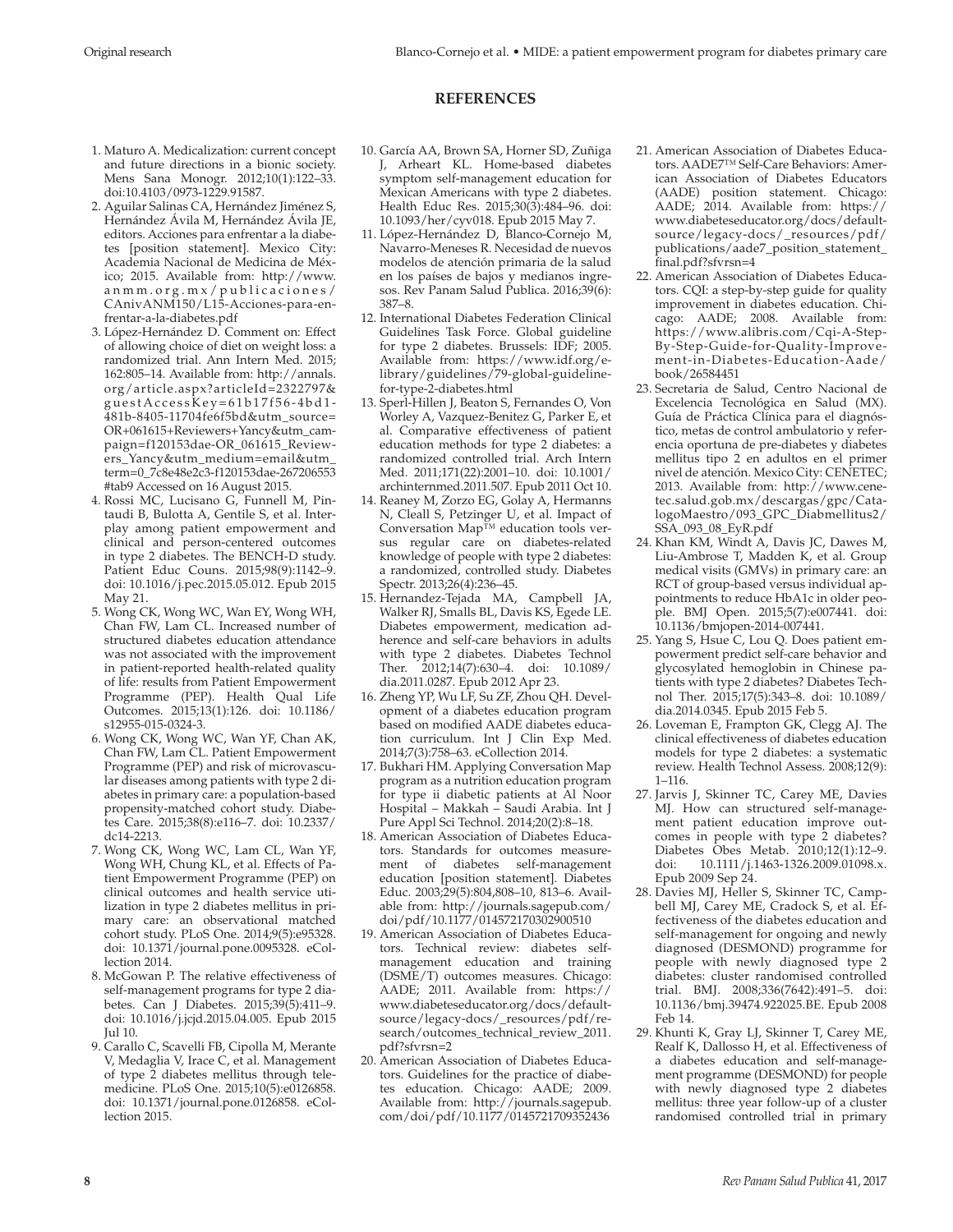care. BMJ. 2012;344:e2333. doi: 10.1136/ bmj.e2333.

- 30. Skinner TC, Carey ME, Cradock S, Daly H, Davies MJ, Doherty Y, et al. Diabetes education and self-management for ongoing and newly diagnosed (DESMOND): process modelling of pilot study. Patient Educ Couns. 2006;64(1-3):369–77. Epub 2006 Sep 29.
- 31. Pillay J, Armstrong MJ, Butalia S, Donovan LE, Sigal RJ, Vandermeer B, et al. Behavioral programs for type 2 diabetes mellitus: a systematic review and network

meta-analysis for effect moderation. Ann Intern Med. 2015;163(11):848–60. doi: 10.7326/M15-1400. Epub 2015 Sep 29.

- 32. Deakin TA, Cade JE, Williams R, Greenwood DC. Structured patient education: the diabetes X-PERT Programme makes a difference. Diabet Med. 2006;23(9):944-54. doi: 10.1111/j.1464-5491.2006.01906.x
- 33. Varming AR, Hansen UM, Andrésdóttir G, Husted GR, Willaing I. Empowerment, motivation, and medical adherence (EMMA): the feasibility of a program for patient-centered consulta-

tions to support medication adherence and blood glucose control in adults with type 2 diabetes. Patient Prefer Adherence. 2015;9:1243–53. doi: 10.2147/PPA. S85528. eCollection 2015.

Manuscript submitted 14 June 2016. Revised version accepted for publication on 2 February 2017.

**El programa MIDE: un nuevo modelo de atención primaria para la diabetes basado en el empoderamiento de los pacientes y el derecho a la salud preventiva**

**RESUMEN** *Objetivo:* Evaluar el programa nacional mexicano "Manejo Integral de la Diabetes por Etapas" (MIDE) usando tres tipos de indicadores: proceso, estructura e impacto. *Métodos.* Se realizó un estudio transversal con los datos de 97 452 personas con diabetes que participaron entre el 2007 y el 2014 en el programa de empoderamiento de pacientes de MIDE que se llevó a cabo en los "módulos del MIDE" (unidades estandarizadas de atención de salud de diabetes) en el Instituto de Servicios y de Seguridad Sociales de los Trabajadores del Estado (ISSSTE) de México, además de en consultorios de hospitales y centros de medicina familiar de todo el país. El programa promueve el empoderamiento y el autocuidado en los pacientes con diabetes mediante consultas ambulatorias con un equipo de atención de salud multidisciplinario complementadas con talleres de capacitación continua. Se compararon los datos iniciales y los resultados al final del programa con respecto a los siguientes indicadores: proceso (control metabólico basado en análisis de los niveles de glucohemoglobina [HbA1c], triglicéridos y colesterol total); estructura (número de módulos del MIDE instalados en clínicas del ISSSTE y número de pacientes y personal de salud acreditado como experto en diabetes o que ha obtenido un certificado); e impacto (número promedio de días enfermos de los pacientes y número de hospitalizaciones por persona con diabetes durante un período de 12 meses). *Resultados.* En el período de estudio de siete años, la proporción de pacientes con

control metabólico (HbA1c < 7,0%, triglicéridos < 150 mg/dL y colesterol total < 200 mg/dL) aumentó significativamente (de 35,4% a 60%, con un nivel máximo de 62% en 2013; P < 0,001); el nivel promedio de HbA1c, triglicéridos y colesterol total por persona con diabetes descendió en 25%, 31% y 11% respectivamente; el número promedio de días enfermos y número de hospitalizaciones por persona con diabetes durante un período de 12 meses descendió en 38% y en 41% respectivamente; se instalaron un total de 140 módulos del MIDE en clínicas del ISSSTE, y se otorgaron un total de 1117 certificados a 826 profesionales de la salud y 2613 personas con diabetes fueron acreditados como "paciente experto en diabetes".

*Conclusiones.* El programa de empoderamiento de pacientes del MIDE es un programa factible y aceptable para utilizarse con las personas con diabetes. El programa mejora los valores del control metabólico; reduce la frecuencia de días enfermos y número de hospitalizaciones; y facilita la participación tanto de los pacientes como del personal de salud, así como la toma de decisiones compartida.

**Palabras clave** Atención primaria de salud; servicios de salud; promoción de la salud; asistencia sanitaria; atención de salud, política de salud; México; Américas.